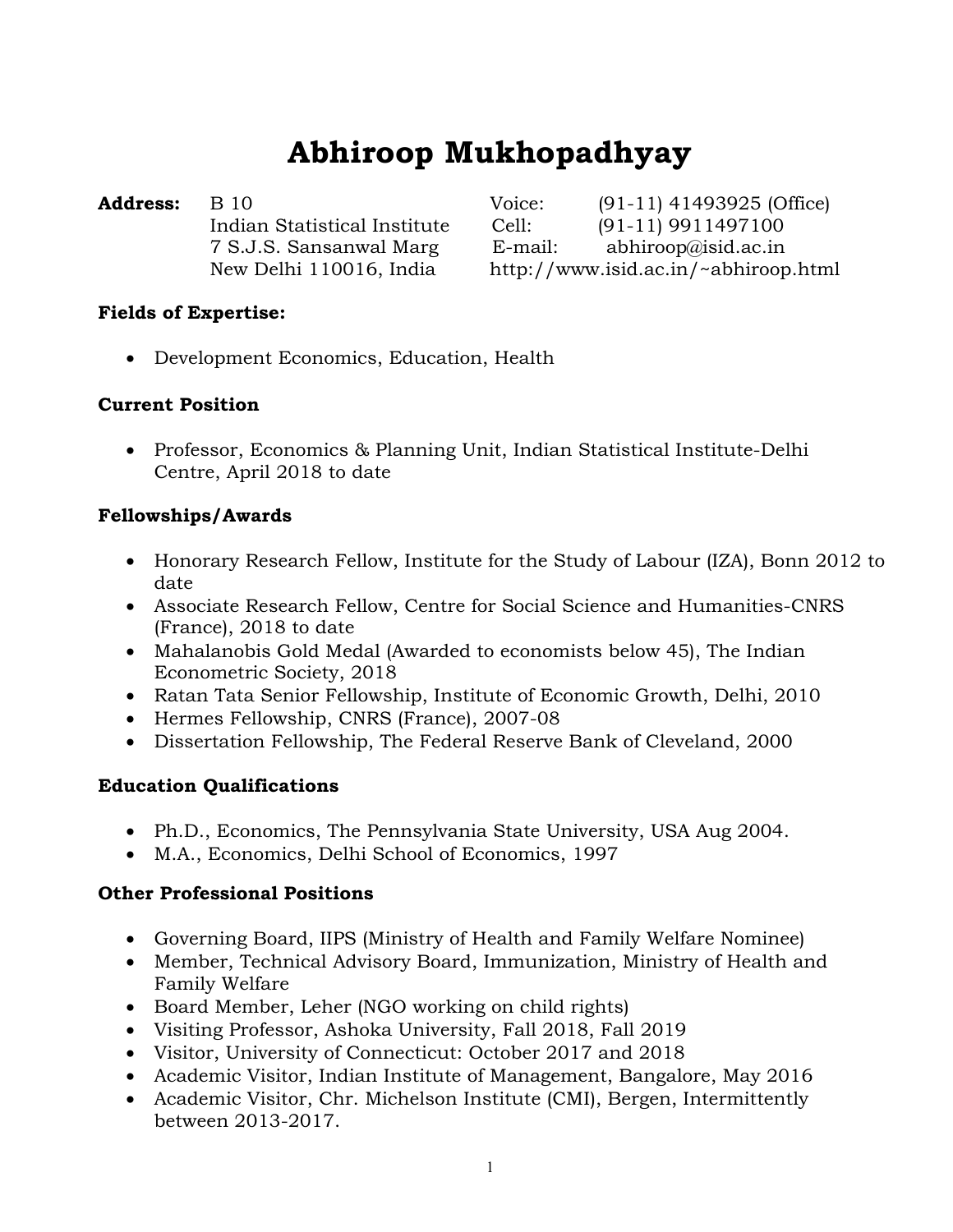- Academic Visitor, Asia Research Centre, London School of Economics, June-July 2009 and 2010.
- Academic Visitor, University of Carlos 3, Madrid, May 2010
- Visiting Researcher, Groupement de Recherche en Economie Quantitative d'Aix
- Marseille, Oct-Dec. 2007, May-June 2008.

#### Publications

#### Papers in Refereed Journals:

- "Science Education and Labor Market Outcomes in a Developing Economy" (with Tarun Jain, Nishith Prakash and Raghav Rakesh) , Economic Inquiry, forthcoming
- "Income Guarantees and Borrowing in Risky Environments: Evidence from India's Rural Employment Guarantee Scheme" (with Clive Bell), Economica, Vol 87, July 2020, pp. 763-812
- "Socioeconomic inequality in life expectancy in India" an analysis of the fourth round of National Family Health Survey" (with Miqdad Asaria, Sumit Mazumdar, Shamik Chowdhury, Papiya Mazumdar and Indrani Gupta): BMJ-Global Health, Vol 4: e001445, 2019.
- "Redistributing Teachers using Local Transfers" (with Siddhant Agrawal, Athisii Kayina and Anugula Reddy), World Development, Volume 110, pp. 333-344, 2018. https://doi.org/10.1016/j.worlddev.2018.06.010
- "Gender differences in health expenditure of rural cancer patients: Evidence from a public tertiary care facility in India" (with Akansha Batra and Indrani Gupta): Journal of Quantitative Economics, 16(3), pp. 615-629, October 2018.
- "Higher Education and Prosperity: From Catholic Missionaries to Luminosity in India" (with Amparo Castelló-Climent and Latika Chaudhary), The Economic Journal, 128 (December), pp. 3039-3075, 2018.
- "Does Access to Secondary Education affect Primary Schooling?: Evidence from Rural India" (with Soham Sahoo) , Economics of Education Review, 54, October 2016
- "Female Labor Force Participation and Child Education in India: Evidence from the National Rural Employment Guarantee Scheme" (with Farzana Afridi and Soham Sahoo: IZA Journal of Labour & Development, 5:7, April 2016
- "Local Funds and Political Competition: Evidence from the National Rural Employment Guarantee Scheme in India" (with Bhanu Gupta): European Journal of Political Economy, January 2016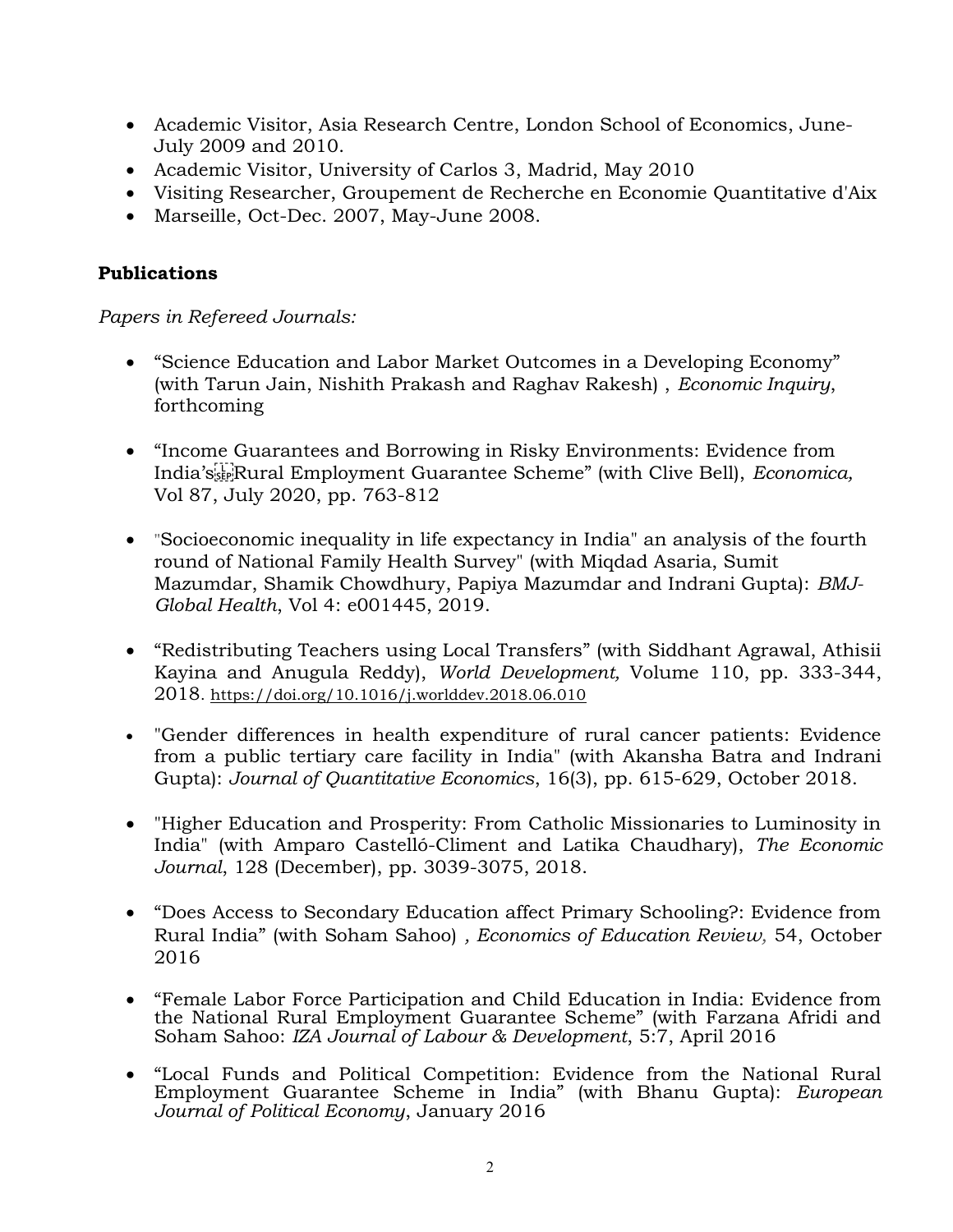- "The National Rural Employment Guarantee Scheme in Rajasthan: Rational Funds and their Allocation across villages" (with Himashu and M. Sharan): Economic and Political Weekly, 50, Issue 6, February 6th, 2015
- "Mass Education or a Minority Well Educated Elite in the Process of Growth: the Case of India" (with Amparo Costelló Climent): Journal Of Development Economics, 105, November 2013, 303-320
- "Multiple-Dimensions of Urban Well Being: Evidence from India" (with S Chandrasekhar): Asian Population Studies, Volume 8, Issue 2, March 2012, 173-186.
- "Rural Housing Quality as an Indicator of Consumption Sustainability" (with Indira Rajaraman), Economic and Political Weekly, Vol. 47(13), March 31st, 2012, pp. 112-117
- "The Economic Burden of Cancer" (with B. K. Mohanti, S. Das, K. Sharma & S. Dash): Economic and Political Weekly, Vol. 43(46), October 22, 2011, pp. 112- 117
- "Poverty and Well being in Indian Cities during the Reforms Era" (with S Chandrasekhar): Berkley Electronic Press: Poverty and Public Policy, Volume 1, Issue 2, April 2010.
- "Ranking Countries: What Can We Learn from India's Imports?" (with S. Chandrasekhar and R. Vaidya), Journal of Quantitative Economics, Vol. 7, Iss.2, July 2009.
- "Integrating Mental Health in Welfare Evaluation: An Empirical Application to the case of HIV-AIDS in India" (With S. Das and T. Ray), The B.E. Journal of Economic Analysis & Policy: Vol. 9 : Iss. 1 (Topics), 2009, Article 41.
- "Is India better off today than 15 years ago? A Robust Multidimensional Answer" (with N. Gravel), Journal of Economic Inequality, Volume 8, Issue 2, 2010, pp 173-195 (Online Version May 2009).
- "Economic Cost Analysis in Cancer Management and its Relevance Today" (with K. Sharma, S. Das, G. K. Rath and B. K. Mohanti), Indian Journal of Cancer, Vol 46, Issue 3, July-September 2009, pp. 184-189.
- "A Robust Normative Evaluation of India's Performance in Allocating Risks of Death" (with N. Gravel and B. Tarroux), Indian Growth and Development Review, Vol. 1, May 2008. pp. 95-111.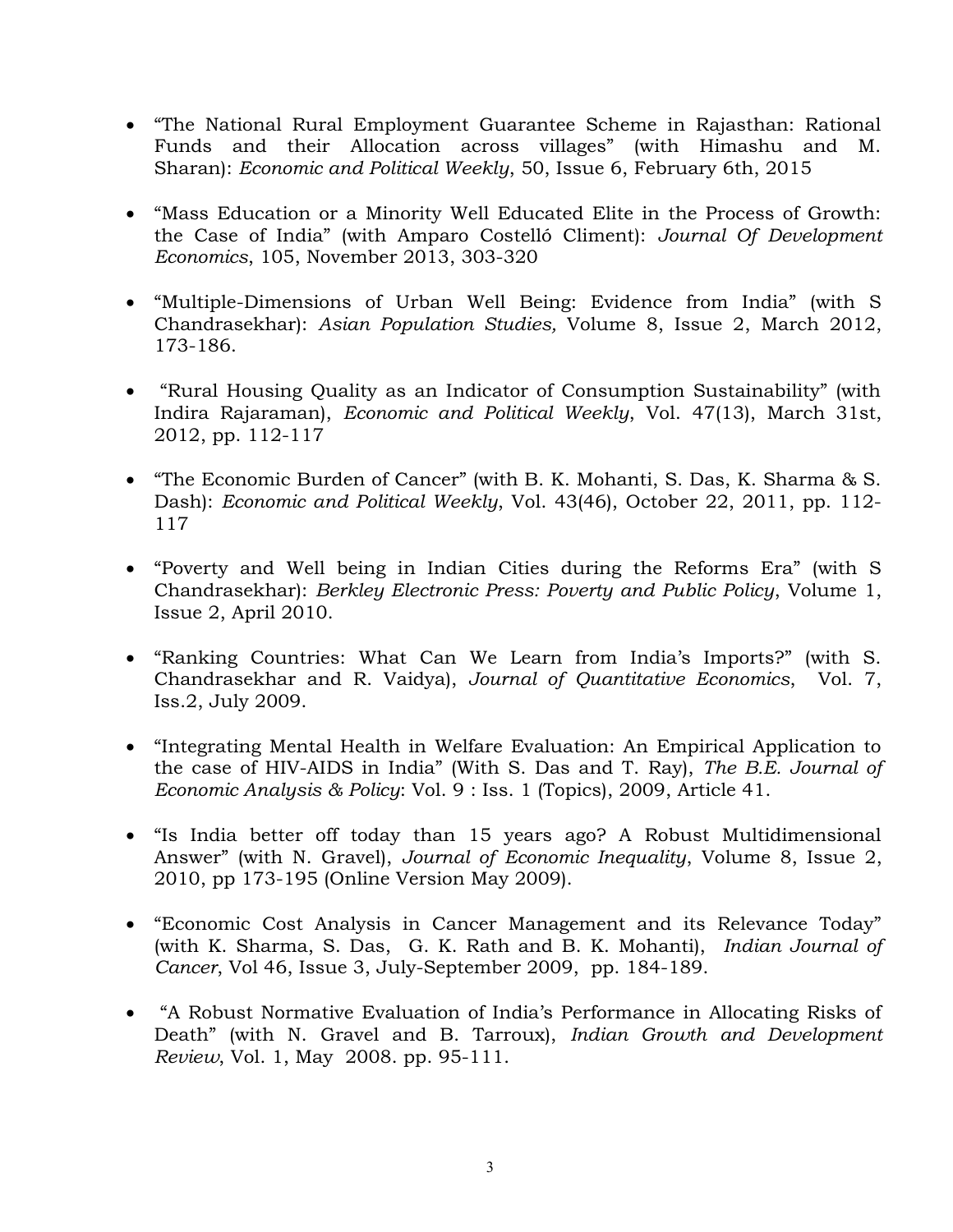- "Rural Unemployment 1999-2005: Who Gained, Who Lost?", (with I. Rajaraman), Economic and Political Weekly, Vol. 42 (30) July 28 - August 03, 2007, pp. 3116-3120.
- "Univariate Time Series Analysis of Public Debt" (with I. Rajaraman), Journal of Quantitative Economics, New Series Vol. 2 (1), 2004, pp. 122-134.
- "Does Cost of Primary Education Matter: Evidence from Rural India" (with S. Chandrasekhar), Economic and Political Weekly, September 2006.

## Published Reports (Refereed).:

- Report of 18th Electric Power Survey of India, Central Electricity Authority, India Forthcoming 2015
- World Bank's South Asia report on the Economic Cost of HIV and AIDS in India: 2009

## Refereed Chapters in Books:

- "The Changing Nature of Rurality: Reframing the Discourse on Migration and Commuting" (with S. Chandrasekhar), in Structural Transformation and Dynamics of Labour Mobility, edited by D Narasimha Reddy and Kailash Sarap, Palgrave Macmillan. 2017.
- "Human Capital and the Economy: Where are the Tertiary Educated?", in India Development Report, edited by S. Mahendra Dev, Oxford University Press, 2017.
- "Economic Cost of HIV and AIDS in India," (with S. Das and T. Roy), in Markus Haacker and Mariam Claeson, edited, HIV and AIDS in South Asia: A Development Risk, The World Bank (Washington D.C.), Feb. 2009, pp. 123- 151.
- "Socioeconomic Heterogeneity in Urban India", (with S. Chandrasekhar), in George Martine, Gordon McGranahan and Mark Montgomery ed. Living in an Urban World (Earthscan), 2008.
- "Trade with Labor Market Distortions and Heterogeneous Labor: Why Trade Can Hurt" (with K. Krishna and C. Yavas), WTO & World Trade: Challenges in a New Era, 2004.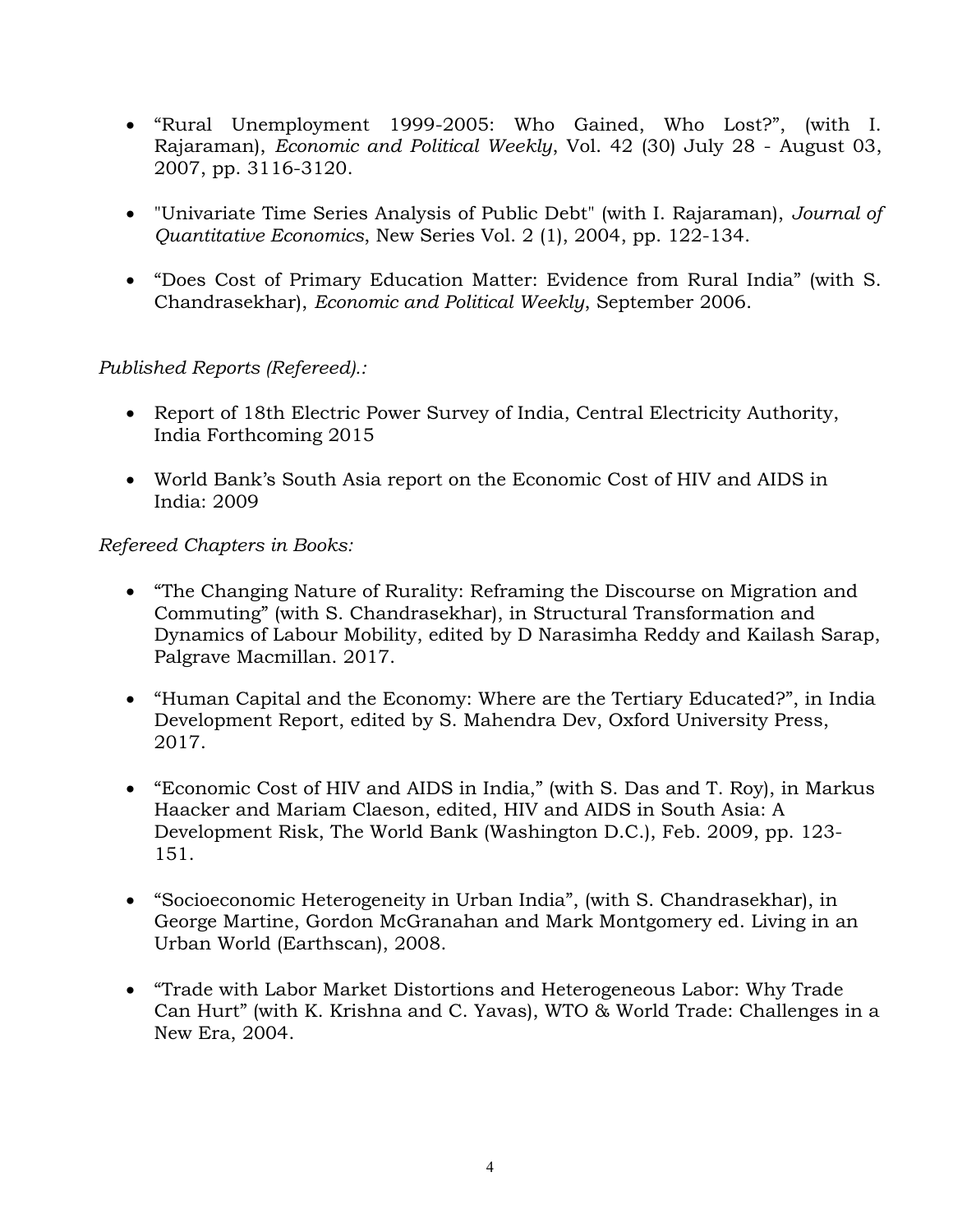## Invited Chapters in Books:

 "Sustainability of Public Debt" (with I. Rajaraman), in Amaresh Bagchi ed. Readings in Public Finance (Oxford University Press), 2004.

## Selected Working Papers

- The dynamics of spatial and local inequalities in India (with D.Garcés Urzainqui). WIDER Working Paper 2018/182. Helsinki: UNU-WIDER 2018
- "Efficiency Consequences of Affirmative Action in Politics: Theory and Evidence from India" (with Sabyasachi Das and Rajas Saroy), Under Review Latest Version: IZA Discussion Paper No. 11093, October 2017
- "Labor Market Effects of High School Science Majors in a High STEM Economy" (with Tarun Jain, Nishith Prakash and Raghav Rakesh) Latest Version: IZA Discussion Paper No. 11909, October 2018.
- "The National Rural Employment Guarantee Scheme in Rajasthan: Rationed Funds and their allocation across villages" (with Himanshu and M. Sharan) ESID Working Paper, Manchester University, No. 35 January 2015
- "Stepping out of Palanpur: Employment outside Palanpur" Asia Research Centre Working Paper No. 46, London School of Economics, London, UK 2011.
- "Multiple Dimensions of Urban Poverty: Evidence from India" (with S. Chandrasekhar) Poverty, Gender, and Youth Working Paper No. 11 , Population Council , New York, USA, 2008
- "Quota Brokers" (with S. Imai, Kala Krishna and Ling Hui Tan), IMF Working Paper 179, September 2004.
- "Trade with Labor Market Distortions and Heterogeneous Labor: Why Trade Can Hurt" (with K. Krishna and C. Yavas) NBER Working Paper 9086, 2004

## Recent Research Grants

 3,506,000 INR (480,000 SEK) "Adverse Weather Shock, Migration and Human Capital in India", EfD (SIDA funded), University of Gothenburg 2019-2021.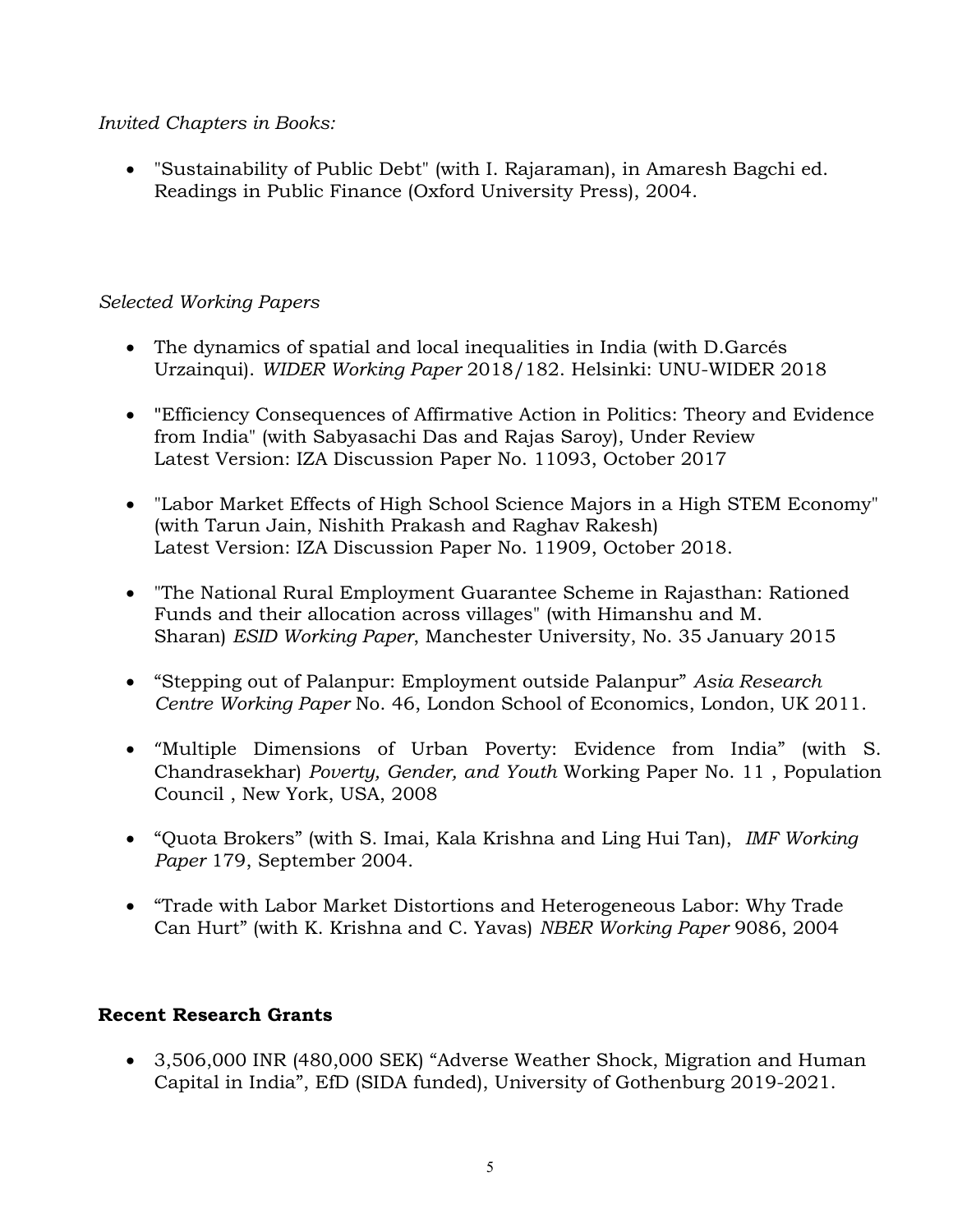- 3,000,000 INR (40,000 USD) "Evaluating Teacher Transfer in Haryana", Ashoka University 2018-2020
- 55,500 GBP, "Understanding High School Choice" International Growth Centre, 2016-18
- 19,500 GBP, "Women and Work", International Growth Centre, 2014-2016
- 11,250 GBP, "The Political Economy of the National Rural Employment Guarantee Scheme", Effective States and Inclusive Development Research Centre (University of Manchester), 2013
- 14,000 EUR, "Politics and Development", European Union's Seventh Framework Programme for research, technological development and demonstration under grant agreement no 290754 (NOPOOR), 2013
- 950,000 INR Grant from the Central Electricity Authority, India
- 408100 INR, 2011-2012, PPRU Research Grant sanctioned by the Planning Commission, India for study on "The consequences of better access to Rural schooling in Uttar Pradesh:An evaluation of the consequence of the Right to Education"
- 5540 GBP, 2011-2012, International Growth Centre for " Long Run Impact of NREGS"
- 500,000 INR, 2007-2010, PPRU Research Grant sanctioned by the Planning Commission, India for collaborative research on "Economic Effects of Cancer" with the Department of Radiation Oncology, All India Institute of Medical Sciences, Delhi.
- 283,000 INR, 2006-2008, PPRU Research Grant sanctioned by the Planning Commission for Appraisal of the National Rural Employment Guarantee Scheme 2006
- 75,000 USD, 2005-2008, Research grant from The World Bank for "Long Run Economic Costs of HIV/AIDS in India"
- 173,000 INR, 2005-2007, PPRU Research Grant sanctioned by the Planning Commission for Impact of Road Connectivity in Rural India

## Recent Consultancies- External Evaluator:

- Sambodhi Research and Communications, New Delhi, India
- 3ie, Washington DC, US
- UN Wider, Helsinki, Finland
- La Caixa Foundation, Spain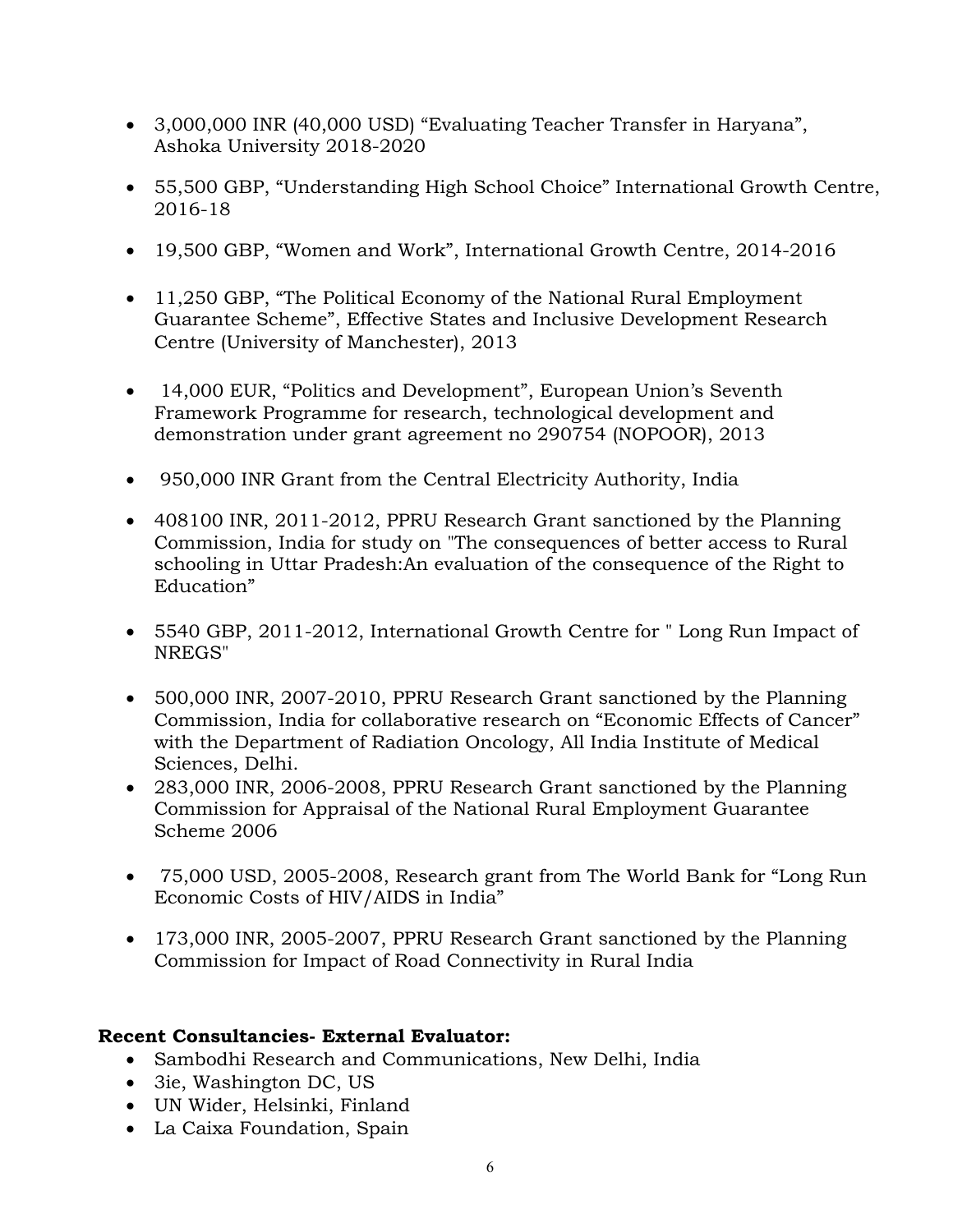Marico Foundation, India.

#### Recent Presentations

Conferences/Workshops:

 IUSSP Conference on Poverty and Inequality (Univ Of Michigan, Ann Arbor, 2019), ABDC-World Bank (Washington DC, 2018), Workshop on Political Economy of Sub-national Regions and Specific Sectors (Kolkata 2018) Inequality in India: Dimension and Trends (Amsterdam 2017), Workshop on Human Capital (ISB-Hyderabad, 2017), New Frontiers in Development Economics Conference (U. Conn-Hartford 2017), Political Economy (IIM-Bangalore, 2017), Institutions, Network and Startup workshop (IIT Kanpur, 2017), AEL conference (German Development Economics Meetings: Heidelberg, 2016), Nordic Conference of Development Economics (Oslo 2016), UNU-WIDER conference on Human Capital (Helsinki, 2016), 9th Annual Population, Reproductive Health and Economic Development Conference (Addis Ababa, 2015), World Congress of the Econometric Society (Montreal 2015), SERI Conference (Hyderabad 2015), DIAL conference (Paris 2015), American Economic Association (Boston 2015), Nordic Conference of Development Economics (Helsinki 2014), Conference on NREGS (Mumbai, 2014), ISI Growth and Development Conference (New Delhi 2014, 2013 and 2010), AEL (German Development Economics Meetings: Munich, 2013), NEUDC (Darthmouth, 2012), The Indian Econometric Society (Pondicherry 2012).

#### University/Institutes:

University of Warwick (Online 2021), University Catholique Louvain (Online 2020), Deakin University (Melbourne, 2019), Shiv Nadar University (Dadri, 2019), University of Calcutta (Kolkata 2018), Centre for Science and Humanities-CSH (Delhi 2018), Ashoka University (Sonepat, 2016), Indian Institute of Management (Indore 2016), Indian Institute of Management 9 (Bangalore 2016), Indira Gandhi Institute of Development Research (Mumbai 2016), Institute of Economic Growth (Delhi 2015), Shiv Nadar University (NCR 2015), Delhi School of Economics (Delhi 2015), University of Caen (Caen 2015), Chr. Michelsen Institute (Bergen, 2015, 2014, 2013), Monash University (Melbourne 2015), University of New South Wales (Sydney 2015), University of Pennsylvania CASI (Philadelphia, 2014), University of Connecticut (Storrs, 2014), Hitotsubashi University (Tokyo, 2014), University of Heidelberg (Heidelberg, 2014, 2013), University of Utah (Salt Lake City, 2012).